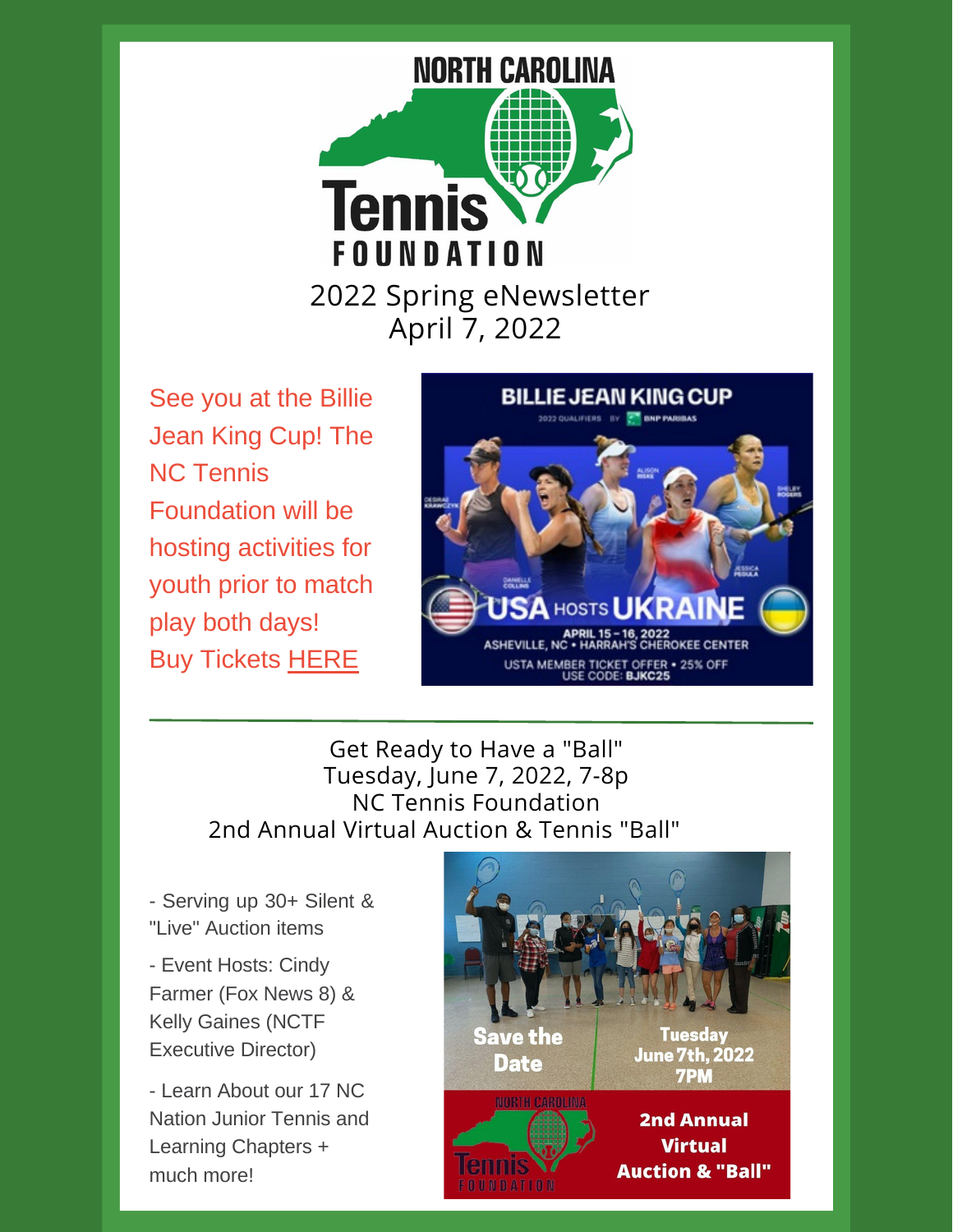

### Pursue a NC Tennis Foundation Grant or Scholarship

Check out the 2022 Spring grants & scholarships with upcoming deadlines. Act quickly as these are too good to miss!

( Click on the image to your left to access grant & scholarship applications)

Below: Coach Keis[ha](https://www.raleightennis.com/post/keisha-price) & Coach Alex

## A Visit to Ebony Racquet Club NJTL

Excited to have the opportunity to visit this top-notch NJTL program in Raleigh led by Coach "K" (Keisha Price). Her stellar coaching staff is dedicated to growing minds, bodies, and the game of TENNIS. Every practice begins and ends with LOVE, lots of it! Such fun seeing over 40 youth between the ages of 5-18 learning and playing the game of a lifetime at so many different levels!

Meet all 17 NC NJTL [Chapters](https://www.nctennisfoundation.com/_files/ugd/36be4c_8f9b1fa9de3343e9be27662079d79e8c.pdf)



Wheel Serve of NC Co-Executive Director Awarded USTA Southern Wheelchair Excellent Award

Click [HERE](http://mediahub.unc.edu/wheel-serve-nc-hitting-the-play-button-on-life/) to view a powerful story of strength and determination!

Story by Charity Cohen Video by Kirsty Clark Photos by Ellie Crowther-Dias